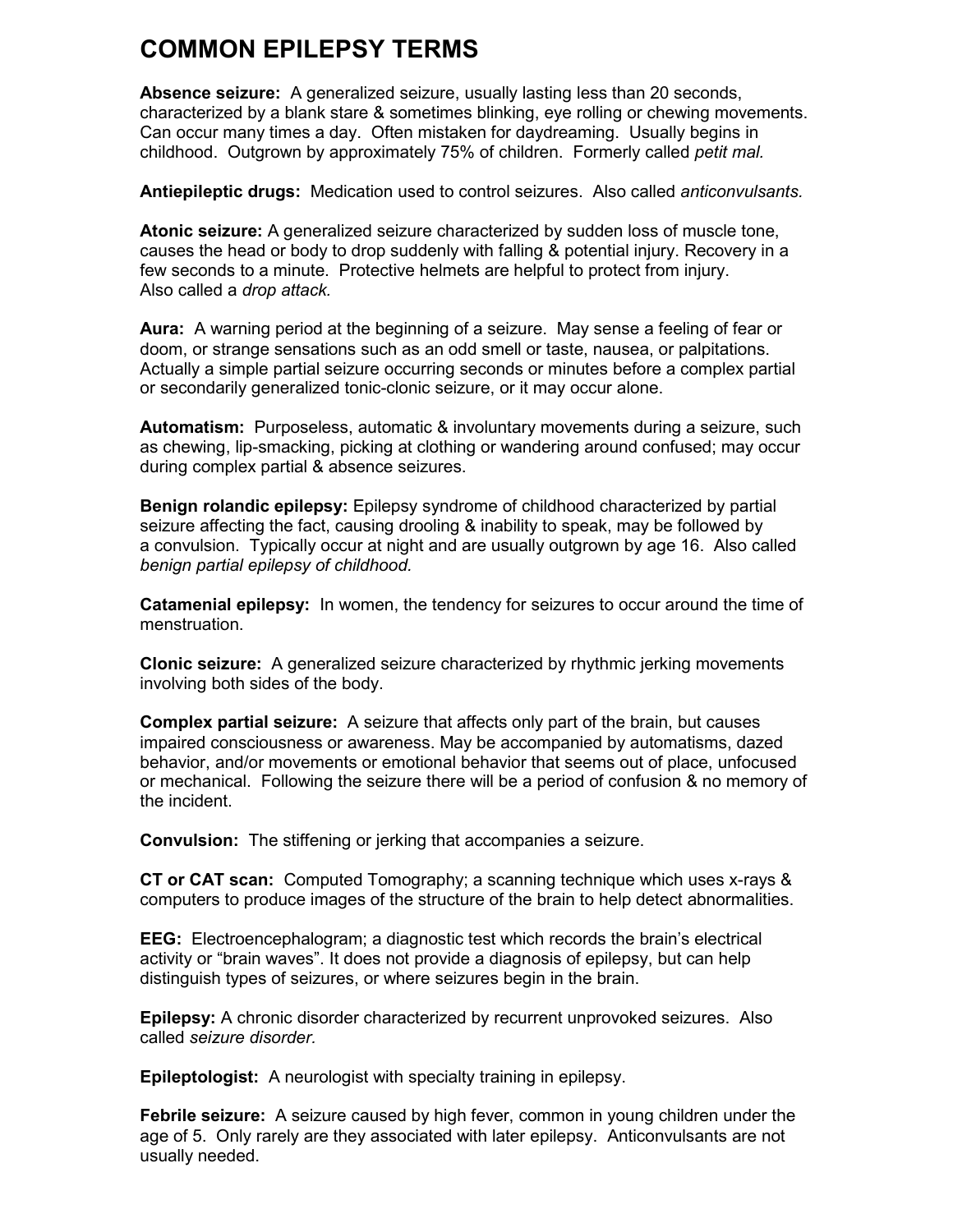**Focal seizure:** An older term for partial seizure, in which the seizure starts in one part of the brain.

**Gelastic seizure:** Partial seizure characterized by inappropriate laughter. The laughter may sound forced, like a a bray, or similar to crying.

**Generalized seizure:** Seizure that involves the entire brain and causes tonic & clonic movements or another type of generalized epilepsy such as atonic, myoclonic or absence.

**Grand mal:** An older term for a generalized tonic-clonic seizure.

**Hemispherectomy:** Surgical removal of one side, or hemisphere, of the brain; the operation is now often modified to remove a portion of the hemisphere and to disconnect the remaining portions.

**Ictal:** Referring to the period during a sudden attack, such as seizure or stroke. A seizure, of whatever type, is referred to as an *ictus.*

**Idiopathic:** Used to describe an epileptic seizure of unknown cause, as opposed to seizures caused by an identifiable problem in the brain.

**Infantile spasms:** Clusters of rapid jerks followed by stiffening or jackknife movements. Usually starts in the first year of life & stops by the age of 4. May be associated with significant developmental delay & the development of other forms of epilepsy. It requires prompt diagnosis and treatment with specific medications. Also known as *West syndrome.*

**Intractable:** difficult to alleviate or remedy; for example, intractable seizures are difficult to control with the usual antiepileptic drug therapy.

**Juvenile myoclonic epilepsy (JME):** An epilepsy syndrome that typically begins at puberty. Characterized by myoclonic (muscle jerk) seizures and possibly also absence or tonic-clonic seizures, generally on going to sleep or awakening. Treatment is usually very effective.

**Ketogenic diet:** A high fat, low carbohydrate diet used to contro seizures in children.

**Landau-Kleffner syndrome:** A rare disorder beginning between the ages of 3 and 7, characterized by seizures and the loss of language ability.

**Lennox-Gastaut syndrome:** A difficult-to-treat disorder beginning in childhood, characterized by multiple seizure types, including drop attacks, absence and tonic-clonic seizures. Mental retardation is common and often progressive.

**MRI scan:** A magnetic resonance imaging scan that creates images of the brain to help detect abnormalities; unlike CT or Cat scans, MRI scans use no x-rays.

**Myoclonic jerk:** brief muscle jerk; may be normal (as one falls asleep) or caused by a seizure or other disorders.

**Myoclonic seizure:** Sudden brief, shocklike jerking of muscle groups in the hand, leg, shoulder, or entire body. May occur as a single seizure or a cluster of seizures. Often occur in a variety of epilepsy syndromes.

**Partial seizure:** A seizure that starts in one particular part of the brain. The abnormal electrical activity may remain confined to that area, or may spread to the entire brain.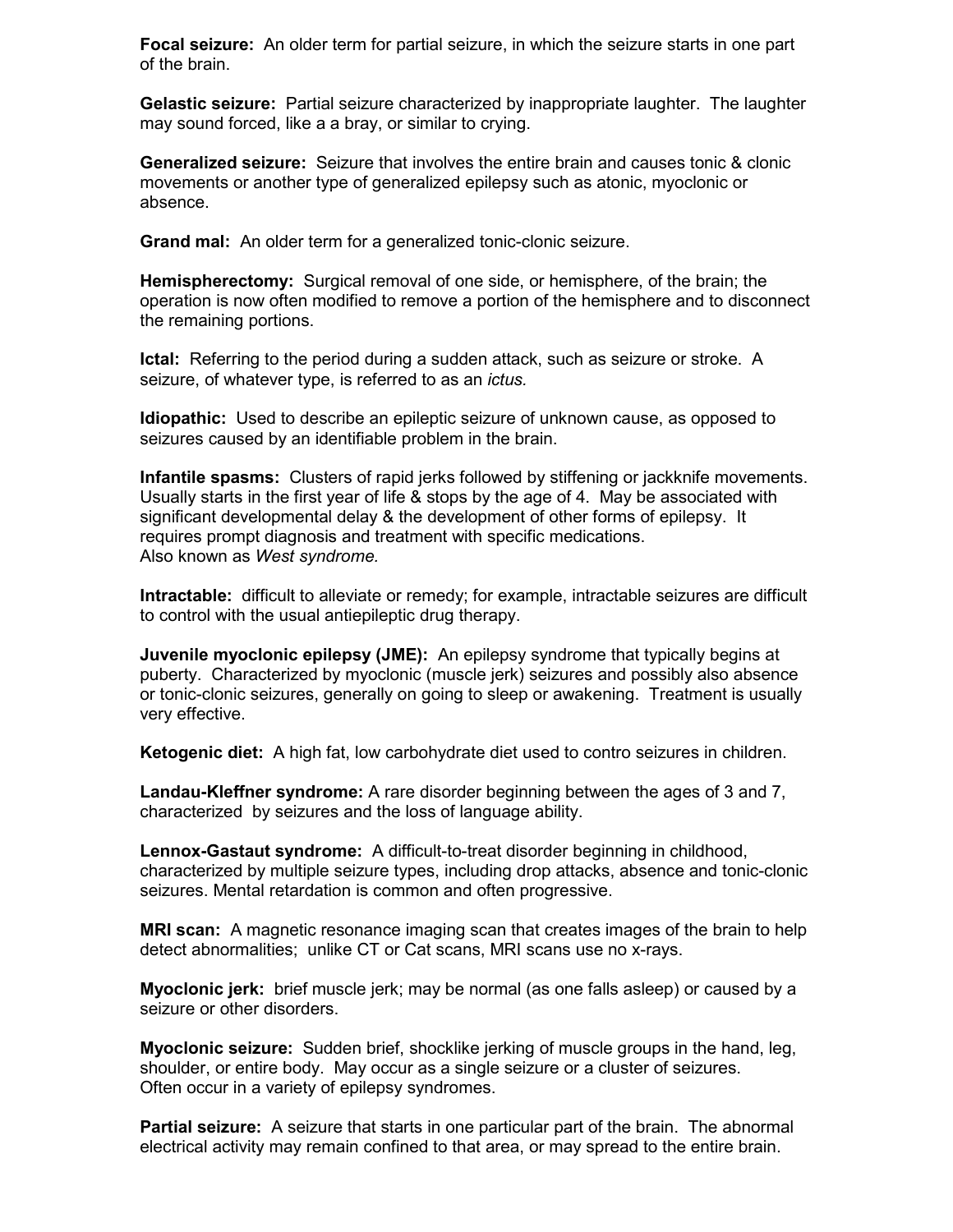The function that part of the brain controls determines the type of behavior or sensation that will be manifested during the partial seizure.

**PET scan:** Positron Emission Tomography; a diagnostic test that uses a very low and safe does of a radioactive compound to measure metabolic activity in the brain; helpful in planning epilepsy surgery.

**Petit mal seizure:** An older term for a "small seizure", now known as an *absence seizure,* which tends to involve staring spells.

Photosensitive epilepsy: A form of reflex epilepsy triggered by flashing lights, including strobe lights or light shining through trees or fences.

**Post-ictal:** The minutes or hours of abnormal consciousness, confusion or sleepiness after a seizure. During the post-ictal period, the brain is recovering from the seizure & returning to normal function.

**Progressive Myoclonic Epilepsy:** A rare form of epilepsy, often hereditary, characterized by myoclonic and other types of seizures and progressive neurological impairment.

**Psychogenic seizure:** A behaviorial episode that resembles an epileptic seizure but does not result from abnormal brain electrical activity. Psychological in origin, but does not always come from conscious actions. Also known as *pseudo seizures.*

**Psychomotor seizure:** An older term for a complex partial seizure with automatisms.

**Rasmussen's syndrome:** A rare disorder with frequent or continuous partial seizures and progressive neurological & intellectual impairment.

**Reflex epilepsy:** Seizure triggered by something in the environment, such as flashing lights, certain types of music or particular odors.

**Seizure:** A sudden, excessive discharge of electrical acitivity in the brain that causes a change in how a person feels, senses things or behaves.

**Simple partial seizure:** A seizure that affects only part of the brain and does not impair consciousness.

**Status epilepticus:** A prolonged seizure (usually defined as lasting longer than 30 minutes) or a series of repeated seizures; a continuous state of seizure activity. Most common with tonic-clonic, but may occur in almost any seizure type. Can be lifethreatening and requires immediate emergency care.

**Syndrome:** A collection of signs and symptoms that together form a condition with a known outcome, and which requires special treatment.

**Threshold:** The brain's susceptibility to having a seizure. Antiepileptic drugs raise this threshold and make a person less likely to have a seizure. In contrast, lack of sleep, fever, and other factors can lower the threshold and make seizures more likely.

**Tonic seizure:** A generalized seizure that involves stiffening or rigidity of the entire body. May or may not be loss of consciousness.

**Tonic-clonic seizure**: Generalized seizure characterized by loss of consciousness, falling, stiffening of the body (tonic phase) , then rhythmic jerking movements or convulsions (clonic phase.) This is the type of seizure most commonly thought of as epilepsy. Formerly known as *grand mal seizure.*